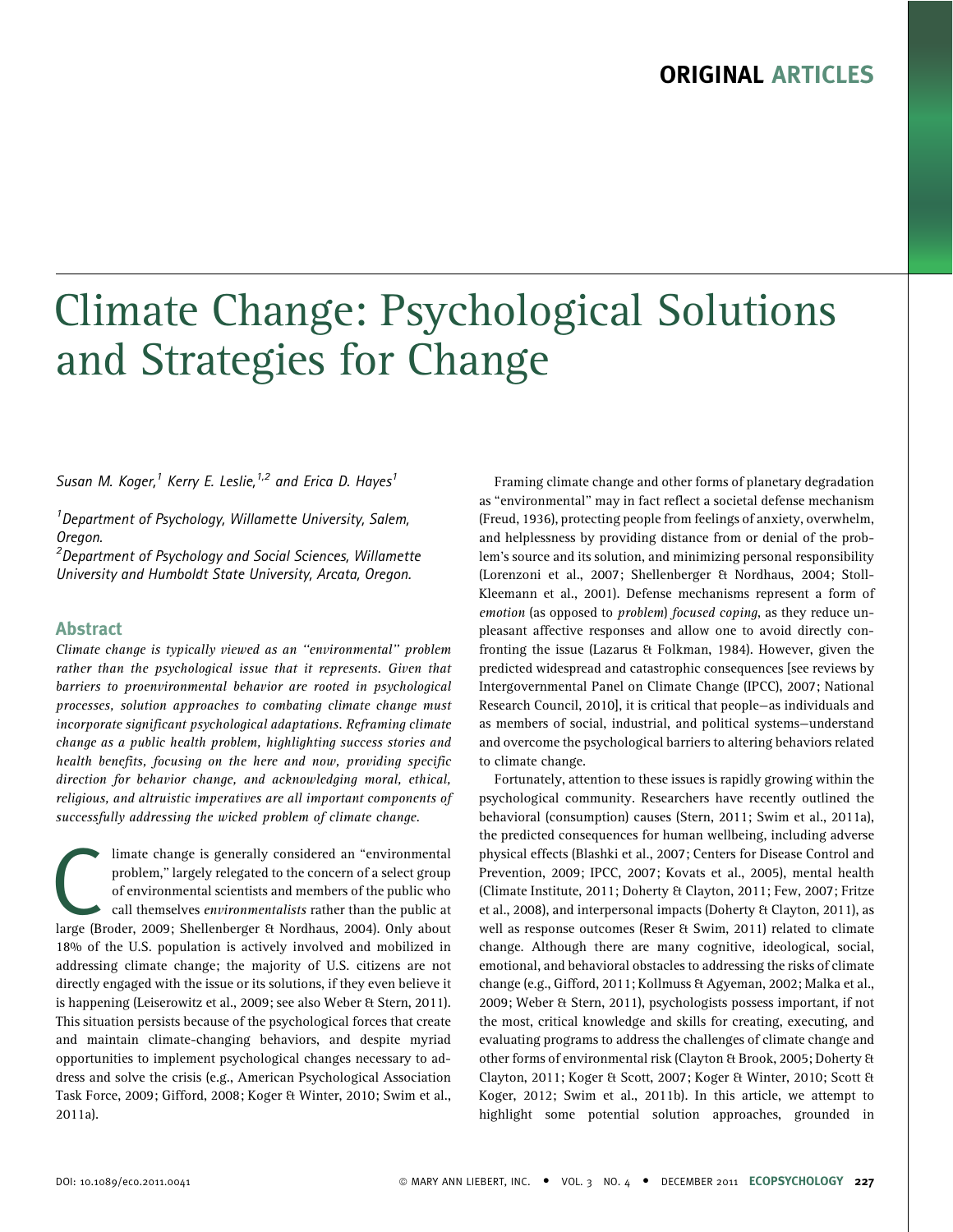psychological theory and research, to the problem of climate change (see Table 1). This review is not intended to be exhaustive; rather, it is our hope that it inspires further research and, more importantly, advocacy efforts in the interest of addressing this critical and imminent threat.

#### Psychological Solutions and Strategies

First, it is critical to treat climate change and other environmental challenges as originating in psychological (i.e., behavioral, cognitive, emotional, and social) processes as opposed to viewing them as purely scientific and technical problems (Gifford, 2011; Hoffman, 2010; Koger & Winter, 2010; Mayer & Frantz, 2008). Fortunately, many people (61%) recognize that technological solutions are not sufficient for addressing climate change; rather, individuals will need to make significant lifestyle changes (Leiserowitz et al., 2010).

Second, it is likely that the ''gloom and doom'' tone of much media (and scholarly articles) concerning climate change and other environmental issues is counterproductive, as it can trigger defenses against anxiety and threats to deep-seated belief systems. For in-

#### Table 1. Psychological Solutions to Environmental Challenges: Empirically and Theoretically Based **Prescriptions**

| <b>EMPIRICALLY BASED</b><br><b>PRESCRIPTIONS</b>                                                                                      | <b>THEORETICALLY</b><br><b>BASED PRESCRIPTIONS</b>                           |
|---------------------------------------------------------------------------------------------------------------------------------------|------------------------------------------------------------------------------|
| Reframe climate change and environ-<br>mental challenges from "environmental"<br>to "psychological/behavioral"                        | Highlight the positive,<br>and inspire hope                                  |
| Emphasize the immediacy and local<br>nature of the issues                                                                             | Encourage individuals to partake in<br>behaviors that will be most impactful |
| Emphasize problem-focused coping<br>and enhance perceived behavioral<br>control                                                       |                                                                              |
| Provide incentives (both financial and<br>social) for desired behaviors and ask for<br>a commitment to conservation and<br>efficiency |                                                                              |
| Encourage experiences in nature, and<br>emphasize health benefits of preserv-<br>ing/experiencing nature                              |                                                                              |
| Increase personal connectedness with<br>nature ("ecological identity")                                                                | Appeal to morals, ethics, faith,<br>and altruism                             |

stance, many people hold fast to the idea that ''the world is fundamentally just...fair, and stable," and information that contradicts these ''just world beliefs'' may be dismissed and actually inspire a reduced willingness to engage in proenvironmental behaviors (Feinberg & Willer, 2011, p. 36). In that regard, the way information is presented or framed can significantly affect concern and subsequent action regarding issues such as climate change (Lakoff, 2010), and this effect seems to be moderated by political ideology (Malka et al., 2009). Specifically, appealing to core values, utilizing simple language, and activating emotional responses can increase public attention, inspire hope, and motivate action (ecoAmerica, 2009; Lakoff, 2010). For instance, in industrial and organizational settings, utilizing phrasing such as ''smart building'' or ''high performance building'' resulted in more support for and less resistance to change than the term ''green building'' (Hoffman, 2010). ''Climate change'' may be less politicizing than ''global warming,'' at least for certain populations (Schuldt et al., 2011; Villar & Krosnick, 2009), and speaking about ''the air we breathe, [or] the water our children drink'' and effects on public health is more widely engaging than the phrase ''the environment'' (ecoAmerica, 2009). In fact, framing climate change as a public health issue may provide a particularly effective strategy for engaging the public and offering hope for a healthier future (Maibach et al., 2010; Nisbet & Gick, 2008).

It seems crucial to build motivation from a positive, rather than a negative, source. Consider the civil rights movement: ''Martin Luther King Jr.'s 'I have a dream' speech is famous because it put forward an inspiring, positive vision that carried a critique of the current moment within it...had King given an 'I have a nightmare' speech instead,'' the movement might have turned out differently (Shellenberger & Nordhaus, 2004, p. 31). Comparably, Roszak (1994), the father of Ecopsychology, warned about the counterproductive "green guilt and ecological overload" conveyed by many environmental initiatives. People must have a sense of the positive impacts of behavioral change to muster support for and cooperation with proenvironmental actions, and to overcome the inclination for hopelessness (i.e., ''Hope Theory,'' Snyder, 2002). It is well known that depressive symptoms including feelings of anxiety, paralysis, and lack of motivation occur when the causes of events are seen as unchangeable and global (i.e., Learned Helplessness, Seligman, 1975; cf., Hopelessness theory, Abramson et al., 1989; see also Gillham et al., 2001); this is particularly relevant to issues of environmental degradation (Evans & Stecker, 2004). Still, there is hope for reversing these tendencies. Teaching individuals about problem solving skills via participation in community volunteer organizations enhanced people's perception of or actual control over local environmental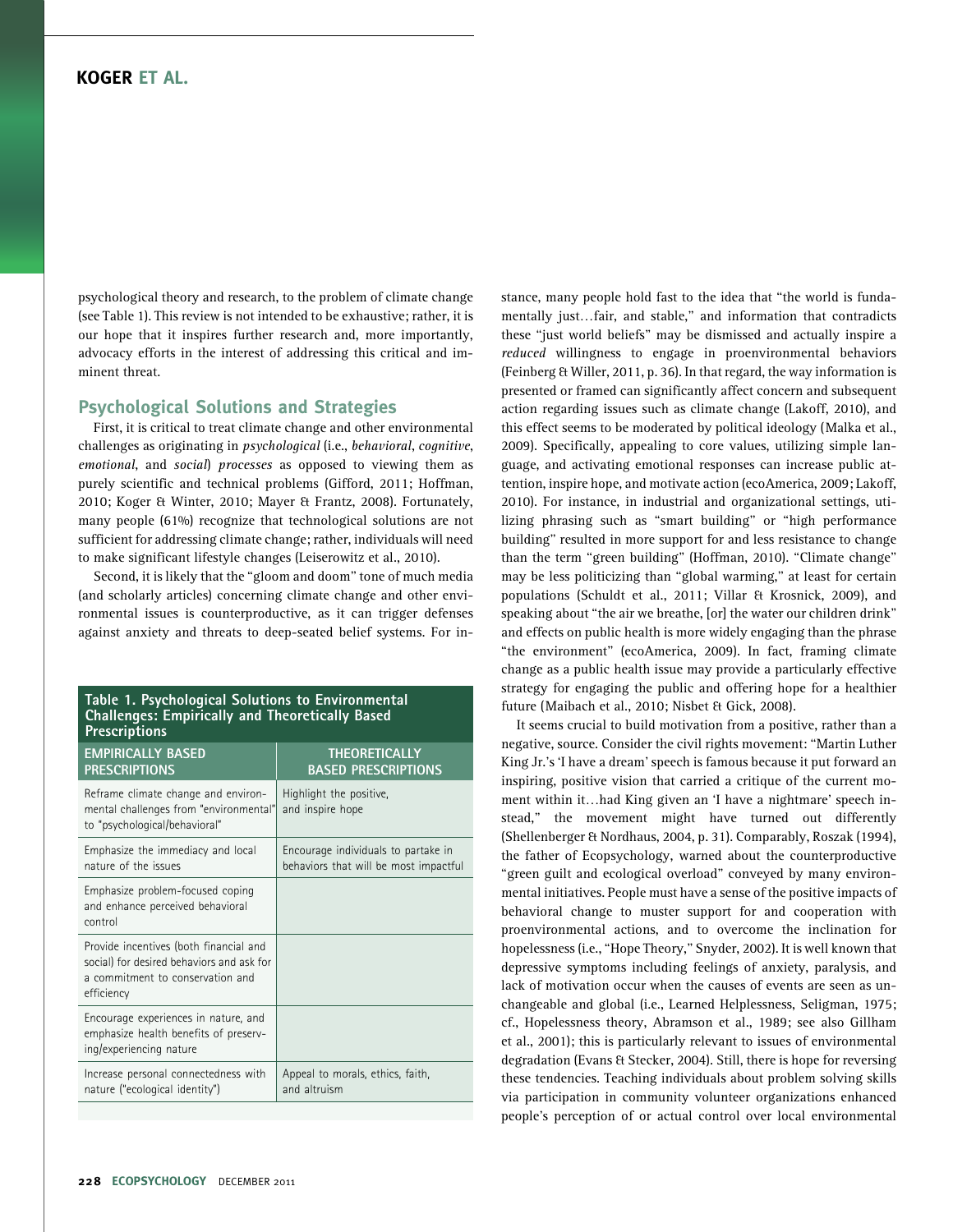conditions and consequent feelings of empowerment (i.e., ''Theory of Learned Hopefulness,'' Zimmerman, 1990).

The nascent Transition Town movement represents an example of such positive visioning in addressing the difficulties posed by climate change and peak oil at the local community level. Following the motto, "from oil dependency to local resilience" (Hopkins, 2008), groups in various international communities are adapting institutional-based systems largely dependent on fossil fuels, including methods of energy and food production, transportation, material consumption, and economic structures to locally based, alternative energy systems. The success of Transition Towns may be attributed in part to the approach of such behavioral adaptation as an ''opportunity'' to make a positive personal change, through the recovery of personal and community-based power over issues like oil dependency and climate change, rather than as a "threat" to current lifestyles, which are maintained by the institutional petroleum-based systems (Hopkins & Lipman, 2009). The Transition approach is comparable to that of the Voluntary Simplicity movement, wherein individuals consciously shift their lifestyle from one based on materialism and consumption toward a focus on community, compassion, and personally meaningful pursuits (Elgin, 1998). Research suggests that not only are such individuals happier, but they are also more likely to engage in proenvironmental behaviors (e.g., Brown & Kasser, 2005).

An emphasis on local issues also addresses the third issue with respect to confronting climate change: people generally respond only to crises that are visually apparent, physically and psychologically close by (i.e., happening here, now, to me), and unambiguous (Gattig & Hendrickx, 2007; Ornstein & Ehrlich, 2000; Weber, 2006); all characteristics that climate change generally lacks (Frantz & Mayer, 2009), and will likely lack for some time (Weber & Stern, 2011). Thus, when recruiting support for individual behavior change, it is important to highlight the here and now: local and regional impacts of climate change are already occurring, and there is a high probability of adverse effects to all of us. Public appeals should therefore include concrete details, images, and stories of the impacts on individual people, places, economies, cultures, and ecosystems. People are much more likely to engage in behavior change when they are presented with evidence of environmental risks that directly appeal to their beliefs and values (Stern, 2000; Werner & Adams, 2001) and when consequences are specific and personal. For instance, most people react more strongly to environmental and other threats after reading a story about one, personally salient individual rather than statistics concerning thousands or a million potential victims (Slovic, 2007; Slovic & Slovic, 2004–2005). In contrast to this ''identifiable victim

effect'' ( Jenni & Loewenstein, 1997), abstract discussion of environmental issues is largely ineffective in enacting change (Chawla & Cushing, 2007; Hungerford & Volk, 1990).

Public concern about risks like climate change will likely increase as its impacts occur more locally and immediately and thus become more salient; for instance, as severe weather events such as hurricanes become more common and their relationship to climate change is emphasized (Sunstein, 2006). Visceral fear and stress responses mobilize people to respond to threats, ideally by changing the external situation (solving the problem). Activating emotional reactions relative to the danger of climate change and other environmental threats will therefore be critical for garnering individual and collective responses (Weber, 2006), while also providing specific actions people can take to reduce feelings of being overwhelmed. That is, it is important to emphasize problem-focused (vs. emotionfocused) coping in which evaluating alternative solutions, problem solving, and behavioral actions are utilized to alleviate the stress associated with a given threat (e.g., Homburg & Stolberg, 2006; Lazarus & Folkman, 1984; Spedden, 1998). For instance, perceived behavioral control (belief in one's ability to perform a particular action and belief in its success), as identified in the Theory of Planned Behavior (Ajzen, 1991), is an important contributor to proenvironmental behaviors (Bamberg & Möser, 2007; Kollmuss & Agyeman, 2002) including behaviors related to addressing climate change (Lorenzoni et al., 2007).

An example of structured problem-focused coping is the innovative approach instantiated at the Environmental Health Clinic at New York University. Analogous to other university health clinics, ''impatients'' (people who are tired of waiting for legislative action) make appointments to discuss environmental health concerns and receive "prescriptions" for actions they may take, such as opportunities to engage in local data collection and projects aimed to improve environmental health. The goal of the clinic is to convert people's anxiety and concern about environmental issues into specific, measurable, and significant actions (Schaffer, 2008).

In that regard, behavioral interventions are much more likely to succeed when people are given instructions for specific and do-able actions (Grundy & Osbaldiston, 2006; McKenzie-Mohr & Smith, 1999) or information that is tailored to the individual's particular situation (Daamen et al., 2001; Lorenzoni, et al., 2007). Fortunately, there are several organizations that have published Internet guides to help consumers reduce their own climate-changing emissions, although it may be more effective to promote one-time purchases of energy-efficient vehicles, appliances, and home insulation or solar power systems rather than trying to alter habitual behaviors (Gardner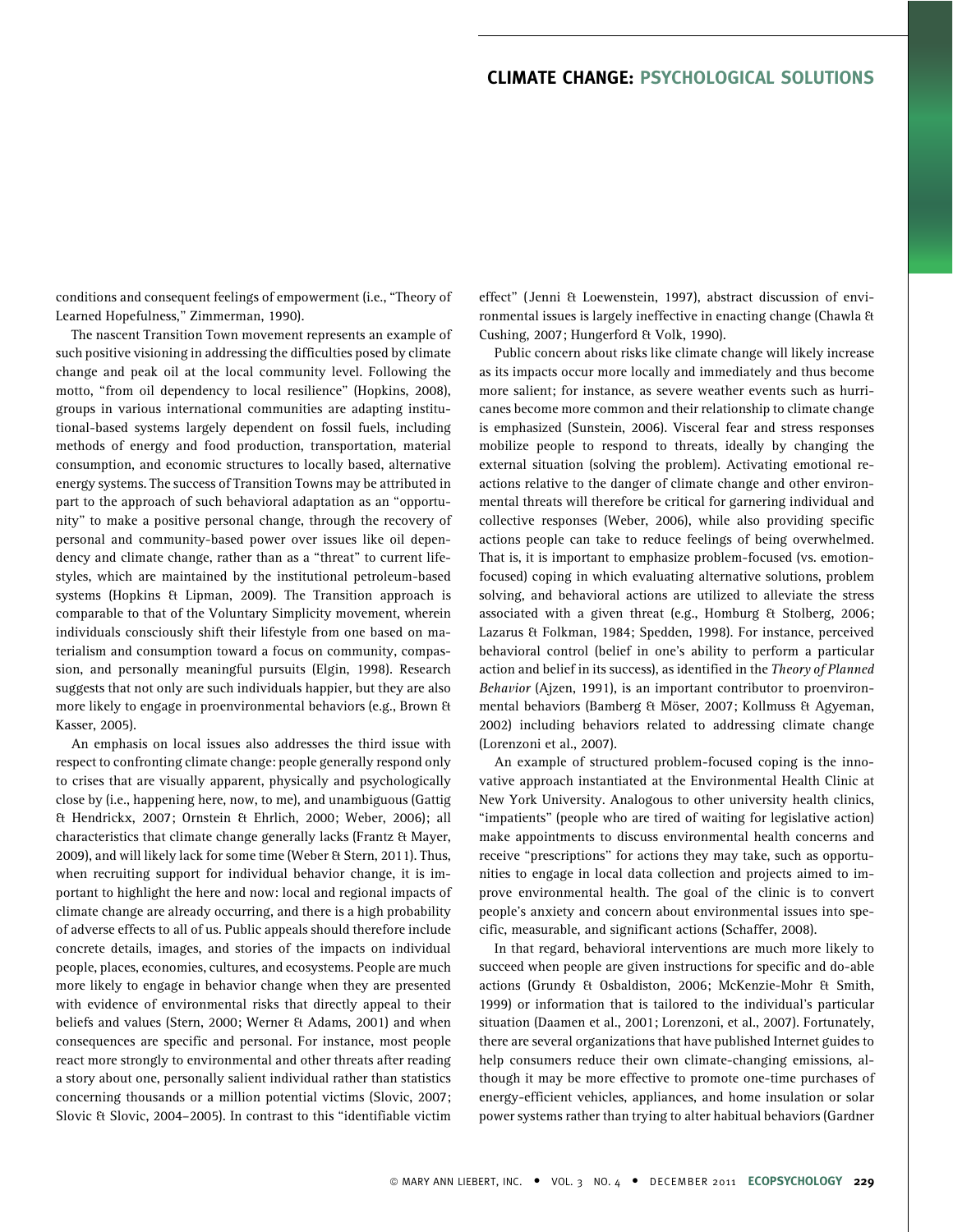& Stern, 2008; Stern, 2000; see also Dietz et al., 2009, for an extended list of highly impactful behaviors).

There also exists an important positive feedback loop regarding behavioral change: if one participates in a small action, he/she often feels empowered by the perception of control over the situation and becomes more likely to engage in more and larger actions (i.e., enhanced self-efficacy; Bandura, 1977). Consequently, acting at the individual/household level can evolve into community action and ultimately efforts to lobby legislators or industry for change. Readers may recognize this phenomenon as resembling the classic Foot-inthe-door, described by social psychologists (Freedman & Fraser, 1966). Overall, constructive action that betters the ecological and social climate fosters participants' personal growth and sense of efficacy, and greater feelings of empowerment lead to more environmental and social change (Schusler et al., 2009; but see Power & Mont, 2010). Notably, however, the individual's motivation for performing the behavior is an important variable, and ''rebound effects'' may occur, where engaging in some environmentally friendly behaviors may actually reduce one's incentive to perform others (e.g., ''I recycle, so I don't have to worry about reducing my consumption'' or ''I can drive more because my car gets such great gas mileage'') (e.g., Kurz, 2002; Thøgersen & Crompton, 2009). More research is needed to determine the conditions that produce foot-in-the-door as opposed to rebound effects.

It is widely recognized that short-term costs or benefits often outweigh the long term in decision making (i.e., contingency traps, Baum, 1994; proximal cognition, Björkman, 1984; subjective discount rates, Howard, 2000, 2002). This is particularly true in situations where longer term costs and benefits are uncertain (Mischel & Grusec, 1967), as is the case in many of the decisions that must be made concerning environmental issues. Consequently, another approach to initiating environmentally related behavior change is to provide monetary and/or social incentives; that is, policies or governmental regulations that make environmentally harmful behaviors more costly initially or make proenvironmental behaviors more immediately lucrative. For example, the American Recovery and Reinvestment Act of 2009 provides tax credit incentives to individuals and businesses who upgrade to energy-efficient appliances, utilize energy-efficient building products, install renewable energy systems on their property, or purchase alternative-fuel vehicles (U.S. Department of Energy, n.d.). Comparably, discussions concerning the implementation of a carbon tax have become more prevalent among policy makers around the world. A carbon tax is a fee on fossil fuel use or production based on how much carbon these processes emit; in effect, a carbon tax is a tax on electricity, natural gas, or oil. By

making ''dirty'' fuels more expensive and alternative energy sources more cost competitive, a carbon tax is intended to encourage businesses, as well as individuals, to become "cleaner" consumers (Dowdey, 2007). Yet these same consumers may quickly adapt to these price changes; over time, punishers like the carbon tax might become ever more bearable, requiring ever increasing price changes to maintain greener behaviors over the long term (Low & Heinen, 1993). It may thus be important to implement a strategy wherein people are required to make a commitment to efficient goods and practices in advance (Keren & Roelofsma, 1995). Under such circumstances they will often choose the larger, longer term benefit over a smaller, more immediate reward (i.e., "self-control," Rachlin, 1991; see also McKenzie-Mohr & Smith, 1999, regarding the role of committing to proenvironmental behaviors).

In general, financial incentives are limited in efficacy and can undermine intrinsic motives such as relationships, community membership, and personal growth that are more sustainable over the long term (Crompton & Kasser, 2010; Kasser & Ryan, 1996; Power & Mont, 2010). It is thus unlikely that governmental regulation alone will be effective in enacting lasting and mainstream proenvironmental behaviors. Rather, to effectively make human behaviors more sustainable, it is necessary for all ''sustainability science players'' (i.e., climate scientists, economists, technologists, climate modelers, policy makers, and psychologists) to work collaboratively (Gifford, 2008).

Equally if not more important than this collective effort of scientists and professionals is the sound engagement of citizens in local sustainability movements. In fact, the most progress in addressing climate change and related risks will probably need to occur at the level of the individual (Clayton & Brook, 2005; Gifford, 2008; Koger & Winter, 2010). Although financial incentives such as rebates can help motivate energy efficient construction and appliance purchases, social reinforcers (such as those communicated by social norms) are perhaps even more powerful (e.g., Stern, 1992). Community-based projects to install wind-power (Nevin, 2010) and collaborations between friends and neighbors to research and purchase solar panels (Neuringer & Oleson, 2010) reflect the power of social engagement to inspire and foster the maintenance of proenvironmental behaviors.

As previously described, one of the current challenges is that people often do not engage in behavior change unless they view a risk as personally relevant. Yet, if people feel a deep connection to places, wilderness, and other species, then threats to these others are much more likely to be viewed as personal issues (Besthorn, 2001; Mayer & Frantz, 2004). In essence, we care for what we love. Positive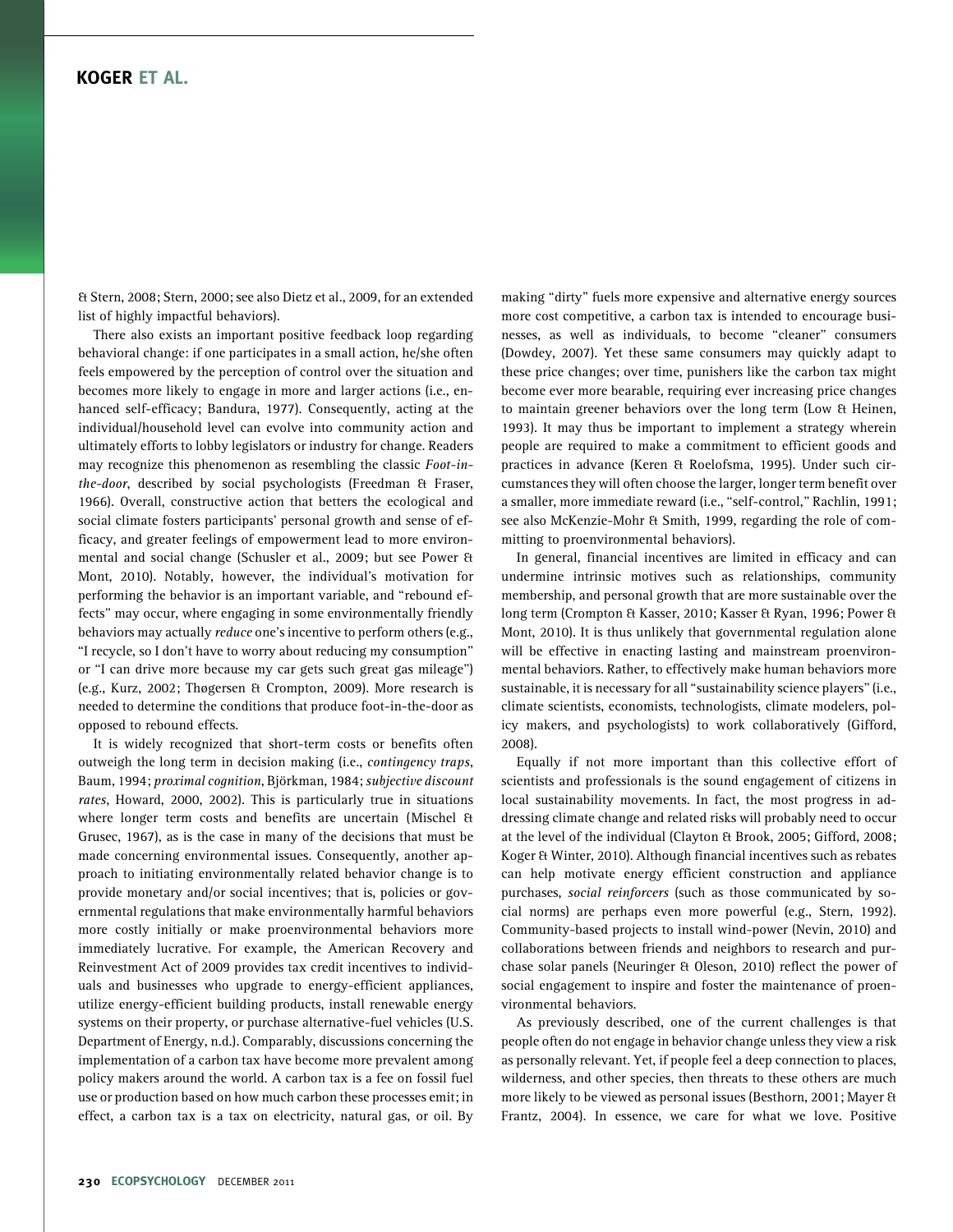# CLIMATE CHANGE: PSYCHOLOGICAL SOLUTIONS

experiences in nature foster stronger personal investment in environmental issues, especially when those experiences occur during one's childhood (Chawla, 1998; Palmer, 1993). This connection to and appreciation for the natural environment and concern for its health is an essential part of developing an ecological identity (Clayton, 2003; Clayton & Myers, 2009).

Communicating the public health benefits of experiencing and preserving nature may also be an important solution approach to combating psychological barriers to climate change and other environmental health risks (reviewed in Koger & Winter, 2010). While experiences in nature foster personal investment in environmental health and stewardship, they also promote physical, emotional, and spiritual health (e.g., Frumkin, 2001; Maller et al., 2006; Miles, 1987). Natural environments possess restorative properties for attention and fatigue (Kaplan, 1995), alleviate stress and its adverse consequences (e.g., Cooper Marcus & Barnes, 1999; Frumkin, 2001, 2003; Ulrich, 1999), and wilderness therapy represents a successful means of providing mental health counseling for at-risk youth (e.g., Hill, 2007; Werhan & Groff, 2005). "Green exercise," even for short durations, has a beneficial effect on mood and self-esteem, especially in individuals suffering from mental illness (Barton & Pretty, 2010). Comparably, many planet-friendly behaviors are also beneficial to one's mental and physical health: for instance, walking or biking instead of driving; eating fewer animal-based products; buying local, fresh produce; spending time in nature; and engaging in communitybased restoration projects rather than participating in the consumer culture. Such choices also confer economic benefits to the individual, either directly (spending less money on gas for one's car and material purchases) or indirectly (reduced health care costs; e.g., Macera, 2003).

Addressing global climate change and fostering overall environmental stewardship is becoming a focus of some mainstream and alternative educational institutions (Curry et al., 2002; Tudor & Dvornich, 2001), business and industry (Dechant & Altman, 1994; Hart & Milstein, 2003), and local community efforts. Many colleges and universities that are now requiring courses on environmental literacy, social responsibility, and sustainability report that upon completion of these courses, students are less apathetic, care more about future societies, are more willing to engage in social and environmental problem solving, and feel more capable of making a positive impact (Rowe, 2002). On a community-wide level, some cities have begun utilizing high-albedo roofs and surfaces on buildings, as well as increasing urban vegetation as a means of cooling and reducing energy use (and therefore  $CO<sub>2</sub>$  emissions) in local community ''heat islands'' (Akbari et al., 2001).

Moral, ethical, religious, and altruistic appeals may also serve as important solution approaches to environmental behavior change on their own, as well as by influencing environmental identity, stewardship, and a personal connection to nature (Moore & Nelson, 2010). The Catholic Coalition on Climate Change (2006), the Unitarian Universalist Association of Congregations (2006), and other faithbased groups encourage consideration of the moral implications of climate change and constructive action to mitigate its impacts. Surveys from over 150 Georgian Presbyterian churches revealed that the vast majority of ministers supported environmental stewardship (over ''domination of nature''), and their personal proenvironmental behaviors had a significant influence on the behaviors and beliefs of the members of their congregation (Holland & Carter, 2005). Such "liberal" religion and the sanctification of nature (as opposed to ''theological conservativism'') encourage both leaders and followers to become more ethically involved in environmental issues and adopt more proenvironmental behaviors (Beyer, 2004; Tarakeshwar et al., 2001).

#### **Conclusions**

It is clearly an understatement to say that confronting the challenges posed by climate change is a highly stressful proposition; it is considered a ''wicked problem'' in its complexity and resistance to resolution (e.g., Australian Public Service Commission, 2007), and interdisciplinary collaborations are urgently needed (Smith et al., 2009; Swim et al., 2011a). However, given the wide-ranging and adverse consequences expected to undermine both human and planetary health, it is critical that we begin recognizing and overcoming the psychological obstacles to immediate and global human behavior change.

Reframing how climate change is communicated to the public as well as policy makers is a critical first step. Fortunately, think tanks are emerging to focus attention on effective communication approaches, for example, the Center for Climate Change Communication at George Mason University (www.climatechangecommunication. org/), the Climate Communication project of the Aspen Global Change Institute (http://climatecommunication.org/), the Center for Research on Environmental Decisions at Columbia University (http://cred .columbia.edu/), and the Yale Project on Climate Change Communication (http://environment.yale.edu/climate/) (see also Moser & Dilling, 2007).

Second, both individual and social barriers to change must be addressed, particularly to the extent that they reflect denial of one's own contributions and responsibility, or the possibility of effecting change at an individual level (Lorenzoni et al., 2007). Coincidentally,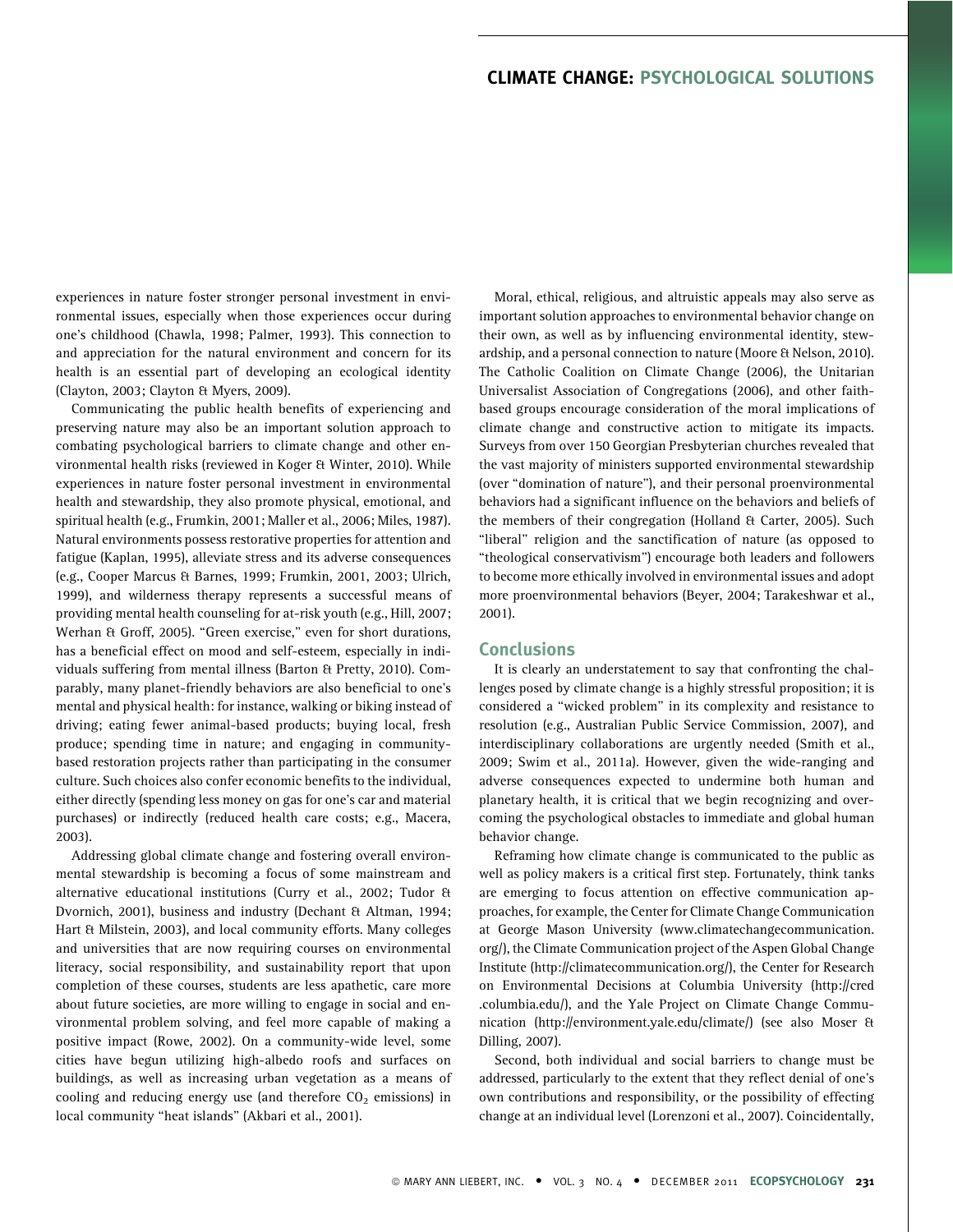developing solutions to climate change and other ''environmental'' problems can concomitantly reduce personal experiences of stress and its adverse health impacts (Homburg & Stolberg, 2006). Civic engagement and proenvironmental behaviors also promote a sense of empowerment and optimism, and provide more opportunities for social connections, thereby reducing adverse physical and mental health impacts while mitigating the threat of global climate change (reviewed in Doherty & Clayton, 2011).

Clearly, many questions remain in the search for identifying the most effective strategies and solution approaches for addressing the issue of climate change (e.g., Doherty & Clayton, 2011; Stern, 2011). Our hope, however, is that this review empowers readers to act in order to curb the threats associated with a changing climate.

#### Acknowledgment

The authors are very grateful for the comments and suggestions from two anonymous reviewers.

#### Author Disclosure Statement

No competing financial interests exist.

#### REFERENCES

- Abramson, L. Y., Alloy, L. B., & Metalsky, G. I. (1989). Hopelessness depression: A theory-based subtype of depression. Psychological Review, 96, 358–372.
- Ajzen, I. (1991). The theory of planned behavior. Organizational Behavior and Human Decision Processes, 50, 179–211.
- Akbari, H., Pomerantz, M., & Taha, H. (2001). Cool surfaces and shade trees to reduce energy use and improve air quality in urban areas. Solar Energy, 70, 295–310.
- American Psychological Association Task Force on the Interface Between Psychology and Global Climate Change. (2009). Psychology and global climate change: Addressing a multi-faceted phenomenon and set of challenges. Retrieved August 15, 2011 from www.apa.org/science/about/publications/climate-change.aspx
- Australian Public Service Commission. (2007). Tackling wicked problems: A public policy perspective. Retrieved July 10, 2011 from www.apsc.gov.au/publications07/wicked problems2.htm
- Bamberg, S., & Möser, G. (2007). Twenty years after Hines, Hungerford, and Tomera: A new meta-analysis of psycho-social determinants of pro-environmental behaviour. Journal of Environmental Psychology, 27, 14–25.
- Bandura, A. (1977). Self-Efficacy: Toward a unifying theory of behavioral change. Psychological Review, 84, 191–215.
- Barton, J., & Pretty, J. (2010). What is the best does of nature and green exercise for improving mental health? A multi-study analysis. *Environmental Science &* Technology, 44, 3947–3955.
- Baum, W. M. (1994). Understanding behaviorism: Science, behavior, and culture. New York, NY: HarperCollins.
- Besthorn, F. H. (2001). Transpersonal psychology and deep ecological philosophy: Exploring linkage and applications for social work. Journal of Religion & Spirituality in Social Work: Social Thought, 20, 23–44.
- Beyer, P. (2004). The global environment as a religious issue: A sociological analysis. Religion, 22, 1-19.
- Björkman, M. (1984). Decision making, risk taking and psychological time: Review of empirical findings and psychological theory. Scandinavian Journal of Psychology, 25, 31–49.
- Blashki, G., McMichael, T., & Karoly, D. J. (2007). Climate change and primary health care. Australian Family Physician, 36, 986-989.
- Broder, J.M. (2009). Seeking to save the planet, with a thesaurus. New York Times. Retrieved July 1, 2011, from www.nytimes.com/2009/05/02/us/politics/02enviro .html
- Brown, K. W., & Kasser, T. (2005). Are psychological and ecological well-being compatible? The role of values, mindfulness, and lifestyle. Social Indicators Research, 74, 349–368.
- Catholic Coalition on Climate Change (2006). Welcome. Retrieved July 1, 2011 from http://catholicsandclimatechange.org/
- Centers for Disease Control and Prevention (2009). Climate change and public health. Retrieved July 1, 2011 from www.cdc.gov/ClimateChange/policy.htm
- Chawla, L. (1998). Significant life experiences revisited: A review of research on sources of environmental sensitivity. The Journal of Environmental Education, 29, 11–21.
- Chawla, L., & Cushing, D. F. (2007). Education for strategic environmental behavior. Environmental Education Research, 13, 437–452.
- Clayton, S. (2003). Environmental identity: A conceptual and an operational definition. In S. Clayton, and S. Opotow (Eds.), Identity and the natural environment: The psychological significance of nature (pp. 45–66). Cambridge, MA: Massachusetts Institute of Technology Press.
- Clayton, S., & Brook, A. (2005). Can psychology help save the world? A model for conservation psychology. Analyses of Social Issues and Public Policy, 5, 87-102.
- Clayton, S., & Myers, G. (2009). Conservation psychology: Understanding and promoting human care for nature. West Sussex, UK: Wiley-Blackwell.
- Climate Institute, The (2011). A climate of suffering: The real cost of living with inaction on climate change. Melbourne & Sydney: The Climate Institute.
- Cooper Marcus, C., & Barnes, M. (1999). Introduction: Historical and cultural perspective on healing gardens. In C. Cooper Marcus, and M. Barnes (Eds.). Healing gardens: Therapeutic benefits and design recommendations (pp. 1–26). New York, NY: John Wiley & Sons.
- Crompton, T., & Kasser, T. (2010). Human identity: A missing link in environmental campaigning. Environment: Science & Policy for Sustainable Development, 52, 23–33. Available at http://www.environmentmagazine.org/Archives/Back%20Issues/ July-August%202010/human-identity-full.html. Retrieved December 29, 2011.
- Curry, J. M., Heffner, G., & Warners, D. (2002). Environmental service-learning: Social transformation through caring for a particular place. Michigan Journal of Community Service Learning, 9, 58–66.
- Daamen, D. D. L., Staats, H., Wilke, H. A. M., & Engelen, M. (2001). Improving environmental behavior in companies: The effectiveness of tailored versus nontailored interventions. Environment and Behavior, 33, 229–248.
- Dechant, K., & Altman, B. (1994). Environmental leadership: From compliance to competitive advantage. Academy of Management Executive, 8, 7.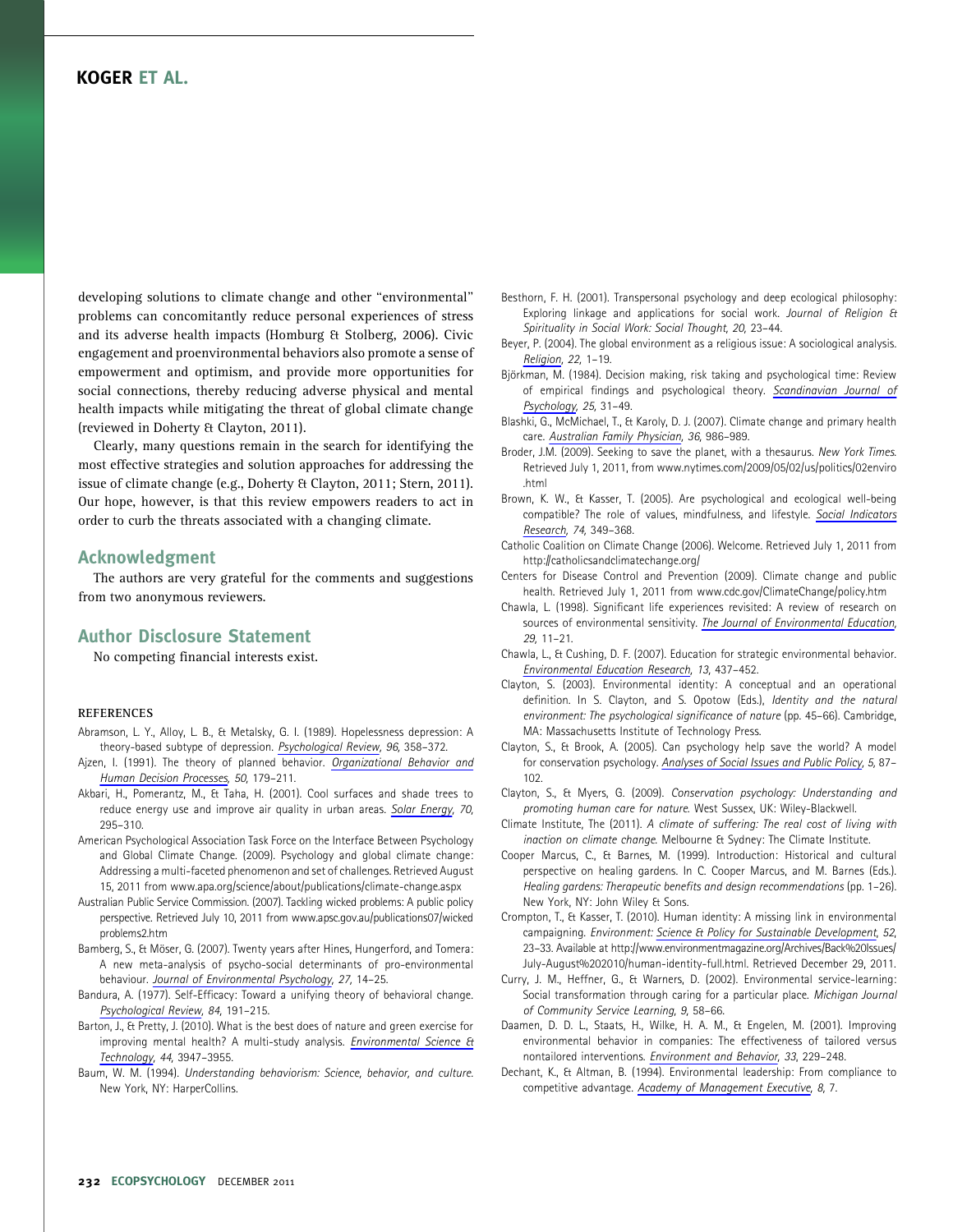# CLIMATE CHANGE: PSYCHOLOGICAL SOLUTIONS

- Dietz, T., Gardner, G. T., Gilligan, J., Stern, P. C., & Bandenbergh, M. P. (2009). Household actions can provide a behavioral wedge to rapidly reduce U.S carbon emissions. Proceedings of the National Academy of Sciences, 106, 18452– 18456.
- Doherty, T. J., & Clayton, S. (2011). The psychological impacts of global climate change. American Psychologist, 66, 265–276.
- Dowdey, S. (2007). How carbon tax works. Retrieved July 1, 2011, from http:// science.howstuffworks.com/environmental/green-science/carbon-tax.htm
- ecoAmerica (2009). Climate and energy truths: Our common future. Retrieved November 21, 2011 from www.ecoamerica.org/sites/default/files/press/ecoAm\_ Climate\_Energy\_Truths.pdf
- Elgin, D. (1998). Voluntary Simplicity: Toward a way of life that is outwardly simply, inwardly rich (Revised Edition). New York: William Morrow & Co.
- Evans, G. W., & Stecker, R. (2004). Motivational consequences of environmental stress. Journal of Environmental Psychology, 24, 143–165.
- Feinberg, M., & Willer, R. (2011). Apocalypse soon? Dire messages reduce belief in global warming by contradicting just-world beliefs. Psychological Science, 22, 34–38.
- Few, R. (2007). Health and climatic hazards: Framing Social Research on vulnerability, Response and adaptation. Global Environmental Change 17, 281–295.
- Frantz, C. M., & Mayer, F. S. (2009). The emergency of climate change: Why are we failing to take action? Analyses of Social Issues & Public Policy, 9, 205–222.
- Freedman, J. L., & Fraser, S. C. (1966). Compliance without pressure: The foot-in-thedoor technique. Journal of Personality and Social Psychology, 4, 195–202.
- Freud, A. (1936). The ego and the mechanisms of defense. London: Hogarth Press and Institute of Psycho-Analysis.
- Fritze, J. G., Blashki, G. A., Burke, S. and Wiseman, J. (2008). Hope, despair and transformation: Climate change and the promotion of mental health and wellbeing. International Journal of Mental Health Systems, 2. Retrieved November 13, 2008, from http://ijmhs.com/content/2/1/13
- Frumkin, H. (2001). Beyond toxicity: Human health and the natural environment. American Journal of Preventive Medicine, 20, 234–240.
- Frumkin, H. (2003). Healthy places: Exploring the evidence. American Journal of Public Health, 93, 1451–1456.
- Gardner, G. T., & Stern, P. C. (2008). The short list: The most effective actions U.S. households can take to curb climate change. Environment, 50, 12–24.
- Gattig, A., & Hendrickx, L. (2007). Judgmental discounting and environmental risk perception: Dimensional similarities, domain differences, and implications for sustainability. Journal of Social Issues, 63, 21-39.
- Gifford, R. (2008). Psychology's essential role in alleviating the impacts of climate change. Canadian Psychology, 49, 273–280.
- Gifford, R. (2011). The dragons of inaction: Psychological barriers that limit climate change mitigation and adaptation. American Psychologist, 66, 290-302.
- Gillham, J., Shatte, A., Reivich, K., & Seligman, M. (2001). Optimism, pessimism and explanatory style. In E. C. Chang (Ed.), Optimism and pessimism: Implications for theory, research and practice (pp. 53–75). Washington, DC: American Psychological Association.
- Grundy, C.S., & Osbaldiston, R. (2006). Techniques of behavior change. In R.M. MacNair (Ed.), Working for peace: A handbook of practical psychology and other tools (pp. 255–262). Atascadero, CA: Impact.
- Hart, S. L., & Milstein, M. B. (2003). Creating sustainable value. Academy of Management Executive, 17, 56.
- Hill, N. R. (2007). Wilderness therapy as a treatment modality for at-risk youth: A primer for mental health counselors. Journal of Mental Health Counseling, 29, 338–349.
- Hoffman, A. J. (2010). Climate change as a cultural and behavioral issue: Addressing barriers and implementing solutions. Organizational Dynamics, 39, 295-205. Holland, L., & Carter, J. C. (2005). Words v. deeds: A comparison of religious belief and environmental action. Sociological Spectrum: Mid-South Sociological Association, 25, 739–753.
- Homburg, A., & Stolberg, A. (2006). Explaining pro-environmental behavior with a cognitive theory of stress. Journal of Environmental Psychology, 26, 1-14. Hopkins, R. (2008). The transition handbook: From oil dependency to local resilience. White River Junction, VT: Chelsea Green Publishing.
- Hopkins, R., & Lipman, P. (2009). Who we are and what we do. The Transition Network Ltd., 1. Retrieved July 1, 2011 from http://transitionculture.org/ wp-content/uploads/who\_we\_are\_high.pdf
- Howard, G. S. (2000). Adapting human lifestyles for the 21st Century. American Psychologist, 55(5), 509–515.
- Howard, G. S. (2002). How should I live my life: Psychology, environmental science, and moral traditions. New York, NY: Rowman & Littlefield.
- Hungerford, H. R., & Volk, T. L. (1990). Changing learner behavior through environmental education. Journal of Environmental Education, 21, 8–22.
- Intergovernmental Panel on Climate Change. (2007). Climate Change 2007: Synthesis Report. Retrieved September 3, 2008, from www.ipcc.ch/pdf/ assessment-report/ar4/syr/ar4\_syr.pdf
- Jenni, K. E., & Loewenstein, G. (1997). Explaining the ''Identifiable Victim Effect.'' Journal of Risk and Uncertainty, 14, 235–257.
- Kaplan, S. (1995). The restorative benefits of nature: Toward an integrative framework. Journal of Environmental Psychology, 15, 169-182.
- Kasser, T., & Ryan, R. M. (1996). Further examining the American dream: Differential correlates of intrinsic and extrinsic goals. Personality and Social Psychology Bulletin, 22, 280–287.
- Kellstedt, P. M., Zahran, S., & Vedlitz, A. (2008). Personal efficacy, the information environment, and attitudes toward global warming and climate change in the United States. Risk Analysis, 28, 113–126.
- Keren, G., & Roelofsma, P. (1995). Immediacy and certainty in intertemporal choice. Organizational Behavior and Human Decision Processes, 63, 287–297
- Koger, S. M., & Scott, B. A. (2007). Psychology and environmental sustainability: A call for integration. Teaching of Psychology, 34, 10–18.
- Koger, S. M., & Winter, D. D. (2010). The psychology of environmental problems: Psychology for sustainability (3rd Edition). New York: Taylor & Francis: Psychology Press.
- Kollmuss, A., & Agyeman, J. (2002). Mind the gap: Why do people act environmentally and what are the barriers to pro-environmental behavior? Environmental Education Research, 8, 239–260.
- Kovats, R.S., Campbell-Lendrum, D., & Matthies, F. (2005). Climate change and human health: Estimating avoidable deaths and disease. Risk Analysis, 25, 1409–1418.
- Kurz, T. (2002). The psychology of environmentally sustainable behavior: Fitting together pieces of the puzzle. Analyses of Social Issues and Public Policy, 2, 257–278.
- Lakoff, G. (2010). Why it matters how we frame the environment. Environmental Communication, 4, 70–81.
- Lazarus, R. S., & Folkman, S. (1984). Stress, appraisal, and coping. New York: Springer.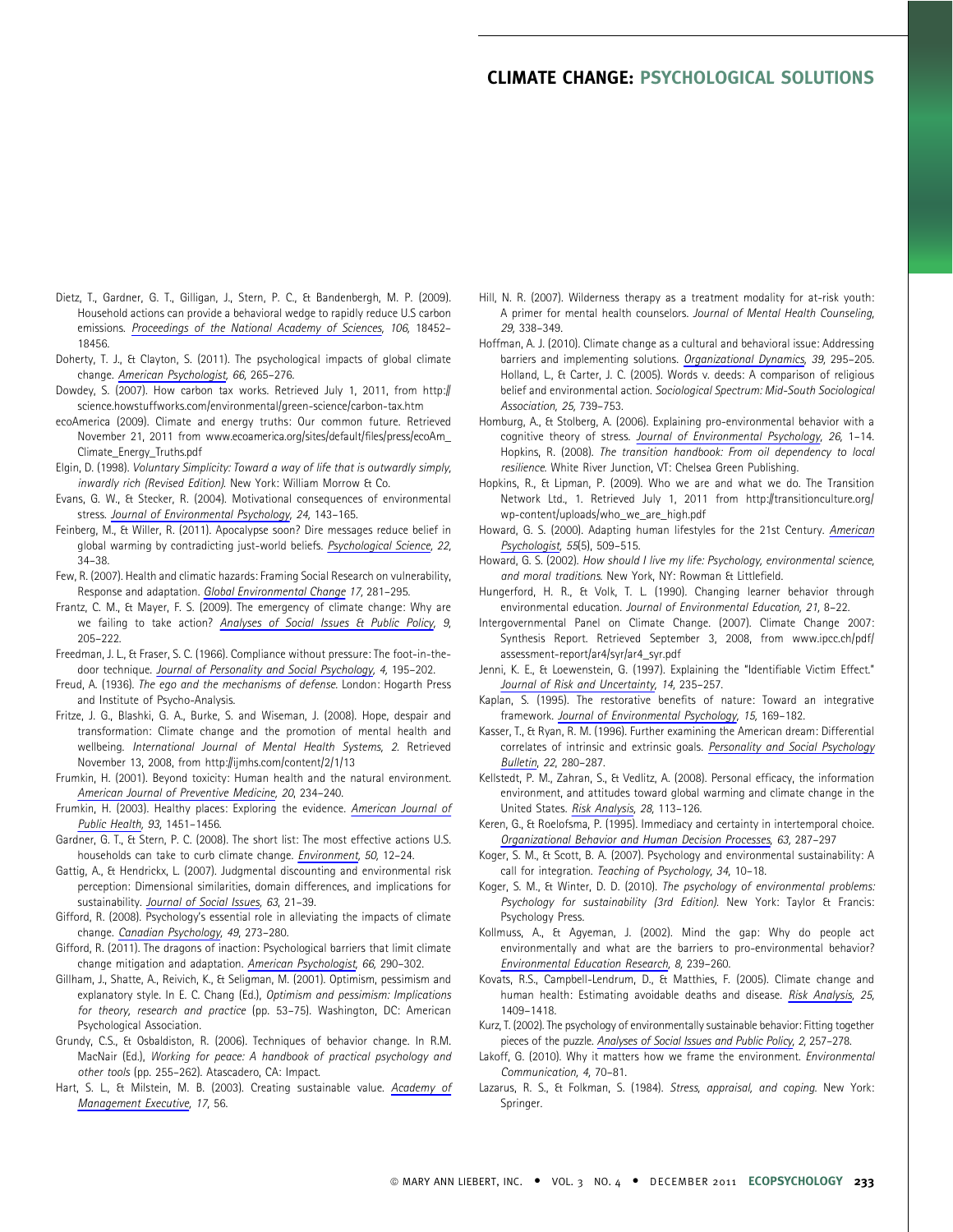Leiserowitz, A., Maibach. E., & Light, A. (2009). Global warming's six Americas: An audience segmentation analysis. Center for American progress. Retrieved April 5, 2011, from www.americanprogress.org/issues/2009/05/6americas.html

- Leiserowitz, A., Maibach, E., Roser-Renouf, C., & Smith, N. (2010) Climate change in the American Mind: Americans' global warming beliefs and attitudes in June 2010. Yale University and George Mason University. New Haven, CT: Yale Project on Climate Change Communication. http://environment.yale.edu/ climate/files/ClimateBeliefsJune2010.pdf
- Lorenzoni, I., Nicholson-Cole, S., & Whitmarsh, L. (2007). Barriers perceived to engaging with climate change among the UK public and their policy implications. Global Environmental Change, 17, 445-459.
- Low, B. S., & Heinen, J. T. (1993). Population, resources, and environment: Implications of human behavioral ecology for conservation. Population and Environment: A Journal of Interdisciplinary Studies, 15, 7–41.
- Macera, C. A. (2003). Commentary: Can walking lower medical care costs? International Journal of Epidemiology, 32, 814–815.
- Maibach, E. W., Nisbet, M., Baldwin, P., Akerlof, K., & Diao, G. (2010). Reframing climate change as a public health issue: An exploratory study of public reactions. BMC Public Health, 10, 299. www.biomedcentral.com/1471-2458/10/299
- Malka, A., Krosnick, J. A., & Langer, G. (2009). The association of knowledge with concern about global warming: Trusted information sources shape public thinking. Risk Analysis, 29, 633–647.
- Maller, C., Townsend, M., Pryor, A., Brown, P., & St. Leger, L. (2006). Healthy nature healthy people: 'Contact with nature' as an upstream health promotion intervention for populations. Health Promotion International, 21, 45–54.
- Mayer, F. S., & Frantz, C. M. (2004). The connectedness to nature scale: A measure of individuals' feeling in community with nature. Journal of Environmental Psychology, 24, 503–515.
- Mayer, F. S., & Frantz, C. M. (2008). Framing the question of survival: Psychological insights and limitations. Conservation Biology, 22, 823–825.
- McKenzie-Mohr, D., & Smith, W. (1999). Fostering sustainable behavior: An introduction to community-based social marketing. Gabriola Island, BC: New Society Publishers.
- Mischel, W., & Gursec, J. (1967). Waiting for rewards and punishments: Effects of time and probability on choice. Journal of Personality and Social Psychology, 5, 24-31.
- Miles, J. (1987). Wilderness as a healing place. Journal of Experiential Education, 10,  $4 - 10$ .
- Moore, K. D., & Nelson, M. P. (2010). Moral ground: Ethical action for a planet in peril. San Antonio, TX: Trinity University Press.
- Moser, S. C., & Dilling, L. (2007). Creating a climate for change: Communicating climate change and facilitating social change. New York: Cambridge University Press.
- National Research Council. (2010). Advancing the science of climate change. Washington, DC: National Academies Press.
- Neuringer, A., & Oleson, K. C. (2010). Helping for change. The Behavior Analyst, 33, 181–184.
- Nevin, J. A. (2010). The power of cooperation. The Behavior Analyst, 33, 189–191.
- Nisbet, E. K. L., & Gick, M. L. (2008). Can health psychology help the planet? Applying theory and models of health behaviour to environmental actions. Canadian Psychology, 49, 296–303.
- Ornstein, R., & Ehrlich, P. (2000). New world, new mind: Moving toward conscious evolution. Cambridge, MA: Malor Books, ISHK.

Palmer, J. A. (1993). Development of concern for the environment and formative experiences of educators. The Journal of Environmental Education, 24, 26–30.

- Power, K., & Mont, O. (2010). Dispelling the myths about consumption behaviour. Knowledge Collaboration & Learning for Sustainable Innovation, ERSCP-EMSU Conference, Delft, The Netherlands, October 25–29, 2010.
- Rachlin, H. (1991). Introduction to Modern Behaviorism (3rd Ed). New York: W. H. Freeman and Company.
- Reser, J. P., & Swim, J. K. (2011). Adapting to and coping with the threats and impacts of climate change. American Psychologist, 66, 277–289.
- Roszak, T. (1994). Green guilt and ecological overload. In M. Walker (Ed.), Reading the Environment. New York: W.W. Norton & Co.
- Rowe, D. (2002). Environmental literacy and sustainability as core requirements: Success stories and models. In W. L. Filho (Eds.), Teaching sustainability at universities: Toward curriculum greening. New York: Peter Lang International Academic Publishers.
- Schaffer, A. (2008). Prescriptions for health, the environmental kind. The New York Times, Health section. Retrieved March 26, 2009, from www.nytimes.com/ 2008/08/12/health/12clin.html?\_r = 1&scp = 1&sq = environmental%20health% 20clinic&st = cse
- Schuldt, J. P., Konrath, S. H., & Schwarz, N. (2011). ''Global warming'' or ''climate change''? Whether the planet is warming depends on question wording. Public Opinion Quarterly, 75, 115–124.
- Schusler, T.M., Krasny, M.E., Peters, S.J., & Decker, D.J. (2009). Developing citizens and communities through youth environmental action. Environmental Education Research, 15, 111–127.
- Scott, B. A., & Koger, S. M. (2012). Psychology and environmental sustainability: What's good for the Earth is good for us. Appendix in W. Weiten, et al., Psychology Applied to Modern Life: Adjustment in the  $21^{st}$  Century (10th Edition). Belmont, CA: Wadsworth, Cengage Learning.
- Seligman, M. E. P. (1975). Helplessness: On depression, development and death. San Francisco, CA: Freeman.
- Shellenberger, M., & Nordhaus, T. (2004). The death of environmentalism: Global warming politics in a post-environmental world. Retrieved July 1, 2011 from http://thebreakthrough.org/images/Death\_of\_Environmentalism.pdf
- Slovic, P. (2007). ''If I look at the mass I will never act'': Psychic numbing and genocide. Judgment and Decision Making, 2, 79–97.
- Slovic, S., & Slovic, P. (2004–2005). Numbers and nerves: Toward an affective apprehension of environmental risk. Whole Terrain, 13, 14–18.
- Smith, J.W., Positano, S., Stocks, N., & Shearman, D. (2009). A new way of thinking about our climate crisis: The rational-comprehensive approach. Lewiston, NY: Edwin Mellen Press.
- Snyder, C. R. (2002). Hope theory: Rainbows of the mind. Psychological Inquiry, 13, 249–275.
- Spedden, S. E. (1998) Risk perception and coping. In A. Lundberg (Ed.) The environment and mental Health: A guide for clinicians (pp. 103–114). Mahwah, NJ: Erlbaum.
- Stern, P. C. (1992). What psychology knows about energy conservation. American Psychologist, 37, 1224–1232.
- Stern, P. C. (2000). Psychology and the science of human-environment interactions. American Psychologist, 55, 523–530.
- Stern, P. C. (2011). Contributions of psychology to limiting climate change. American Psychologist, 66, 303–314.